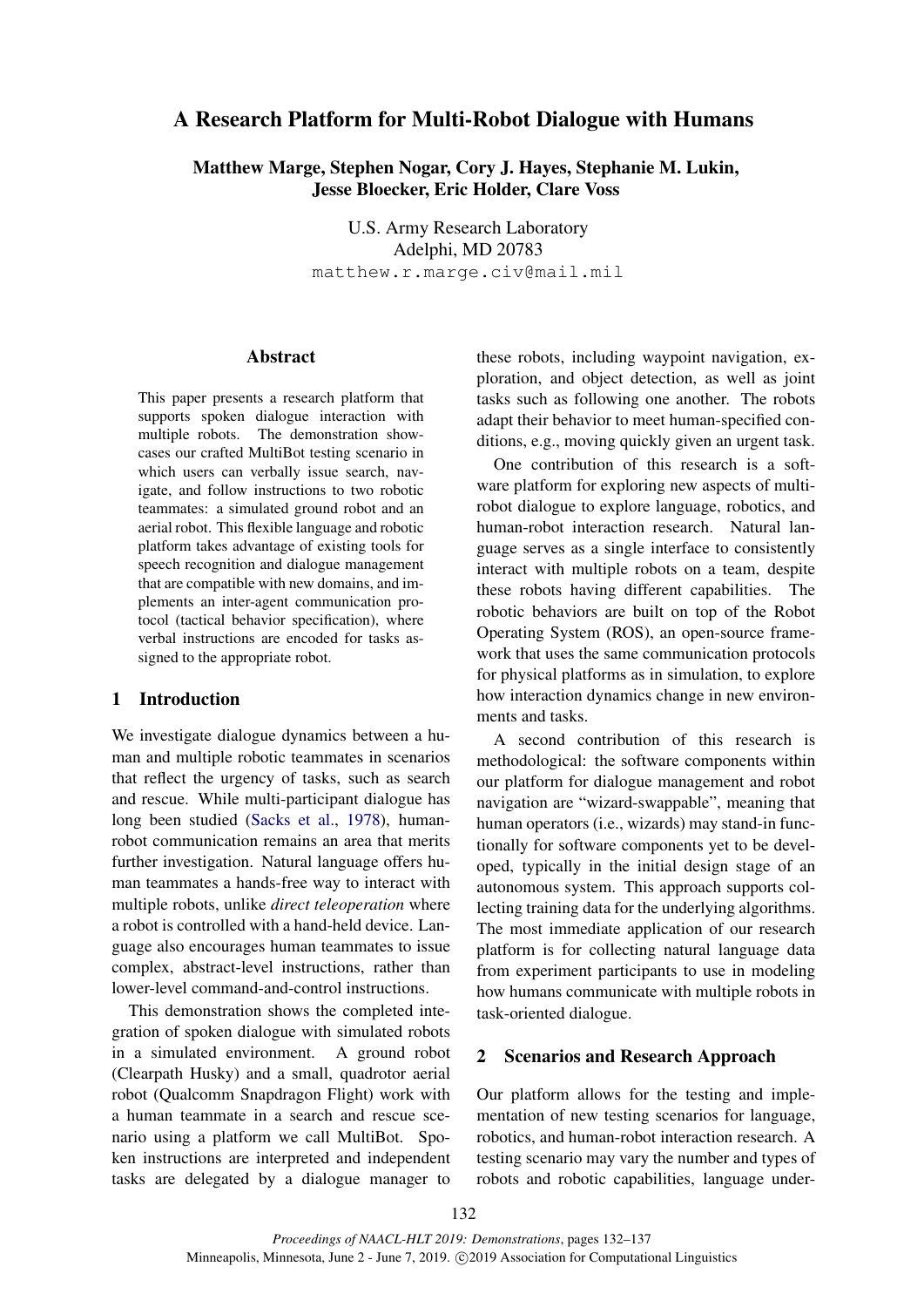<span id="page-1-0"></span>

|                  | Exp 1          | Exp 2           | Exp 3                        | Exp <sub>4</sub> | <b>ScoutBot</b> | <b>MultiBot</b>          |
|------------------|----------------|-----------------|------------------------------|------------------|-----------------|--------------------------|
|                  | (Marge et al., | (Bonial et al., | completed                    | data<br>ongoing  | (Lukin et al.,  | current                  |
|                  | 2016)          | 2017)           | 2018                         | collection       | 2018)           |                          |
| Dialogue         | $wizard +$     | $wizard +$      | $wizard +$                   | $ASR +$          | $ASR +$         | $ASR +$                  |
| Processing       | typing         | button presses  | button presses               | auto-DM          | auto-DM         | auto-DM                  |
| Robotic          | $wizard +$     | $wizard +$      | $wizard +$                   | $wizard +$       | finite state    | auto-assign              |
| <b>Behaviors</b> | joystick       | joystick        | joystick                     | joystick         | machine         | via TBS                  |
| Robot(s)         | 1 physical     | physical        | 1 simulated                  | I simulated      | 1 simulated     | $\overline{2}$ simulated |
| Eivironment      | $indoors +$    | $indoors +$     | $\frac{1}{\text{indoors}} +$ | $indoors +$      | $indoors +$     | $out doors +$            |
|                  | real building  | real building   | sim building                 | sim building     | sim building    | sim buildings            |

Table 1: Testing scenarios over time. Columns depict progression of testing scenario experimentation and development; rows represent scenario components (DM: Dialogue Management; TBS: tactical behavior specification)

standing and dialogue management capabilities, as well as the physical or simulated environment and user task. Scenarios can be crafted for the following interdisciplinary research objectives:

*Language research*, to test linguisticallychallenging instructions that are situationallyrelevant given different objects, structures, landmarks, and locations within the environment; *Robotics research*, to demonstrate robotic behaviors on the ground and in the air, feasible for the physical robots and their simulated counterparts;

*Human-robot interaction research*, to track effective navigation and coordinated exploration in the environment by multiple autonomous robots as a result of spoken dialogue with human teammates.

The MultiBot Platform was built upon a foundation of prior research and development efforts in these areas of research. The columns of Table [1](#page-1-0) show the temporal progression and development of various testing scenarios leading up to Multi-Bot. Technical details specific to MultiBot follow in Section [3.](#page-1-1)

Components supported by the MultiBot Platform are depicted as rows in Table [1.](#page-1-0) The key milestones in the progression included using human wizards through Experiments 1-4 (prior and ongoing work) with different methods of performing the task (typing or pressing buttons that have predefined text messages) to build up the databases of dialogue interactions, a dialogue manager, and robot behaviors. The data collected in these prior experiments was used to train the ScoutBot system as an end-to-end, fully autonomous dialogue management and autonomous robot implementation [\(Lukin et al.,](#page-4-2) [2018\)](#page-4-2) for control of a single simulated robot in an indoor simulated building.

The crafting of a new, realistic testing scenario for dialogue with more than one autonomous robot made evident new integration requirements in our

research platform. We needed a testing scenario with a coherent, structured narrative involving a ground and an aerial robot demonstrating new behavior sequences as the software components were being developed. To develop MultiBot, we used a simulated outdoor environment that covers a complex region of roads and buildings. MultiBot also builds on the ScoutBot testing scenario with two other significant changes: (i) the human operator can now address these two robots, each of which may verbally respond with their own feedback, and (ii) the navigation commands to the robot from the dialogue manager are now adaptable, pivoting through an intermediary computational representation language that can in turn be mapped to robot-specific behaviors.

The MultiBot Platform supports targeted evaluation of the individual components (the rows in Table [1\)](#page-1-0) as well as holistic, systematic evaluation. Possible measures of these components include evaluation of the robot behaviors (e.g., distance to goal), the performance of the robot itself (e.g., energy efficiency in performing tasks), and dialogue processing (e.g., coverage of utterances and appropriateness of recovery strategies). Holistic evaluation in human subject experiments can measure perceived task workload, success, and satisfaction, as well as overall task completion and efficiency both for individual robots and as a team in comparison to a system using direct teleoperation of the robots.

## <span id="page-1-1"></span>3 Architecture Overview

Figure [1](#page-2-0) showcases a high-level view of the flow of information in our platform, depicting the MultiBot testing scenario as an example. The user visually observes the simulated environment, listens to audio feedback from the robots (lower left-hand corner of Figure [1\)](#page-2-0), and speaks verbal instructions. A speech recognizer (top left-hand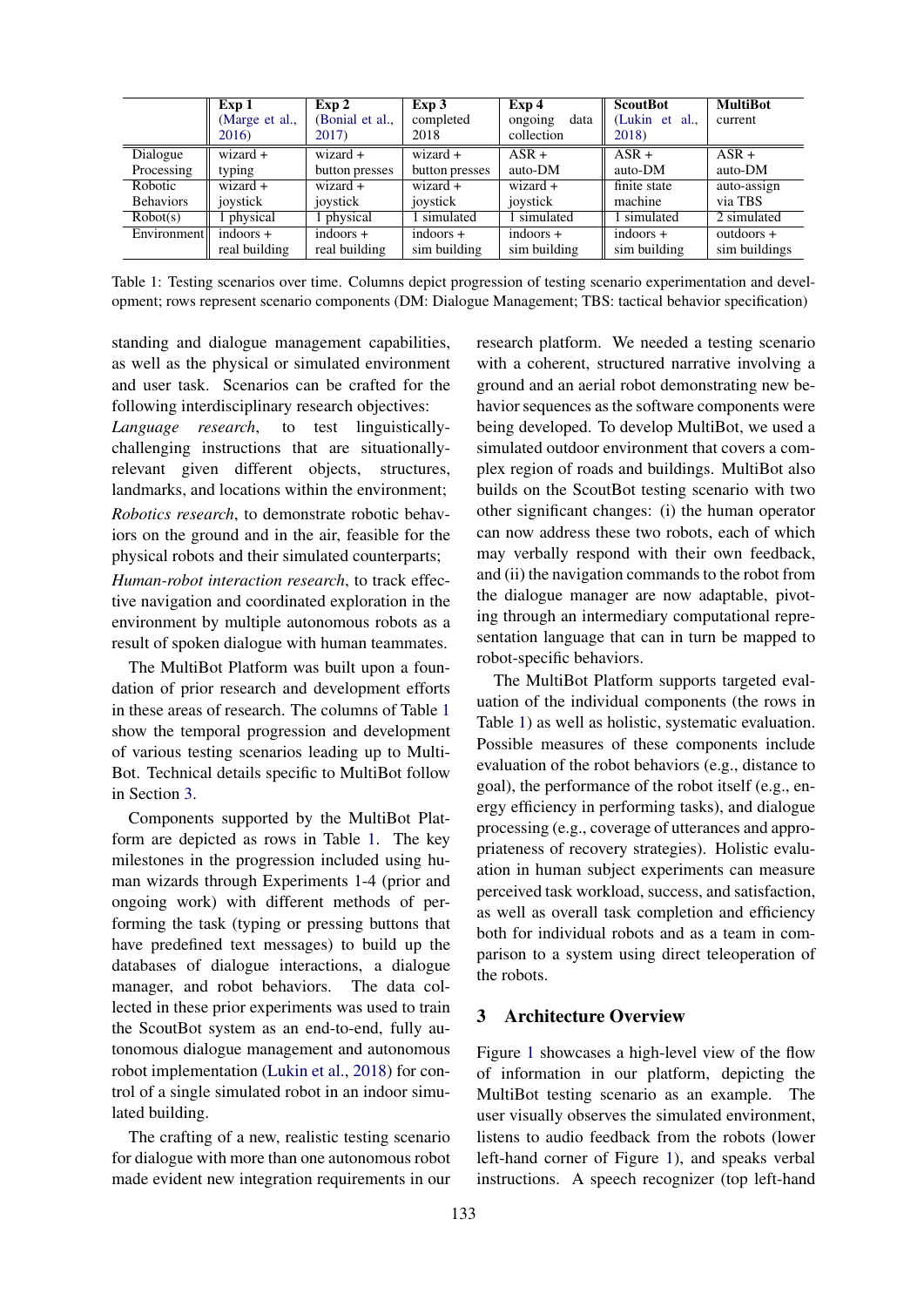<span id="page-2-0"></span>

Figure 1: Platform Architecture, MultiBot Testing Scenario

corner of Figure [1\)](#page-2-0) passes the user utterance to a Natural Language Understanding (NLU) and Dialogue Management (DM) process. The NLU/DM module ensures the utterance is well-formed and executable, and may prompt for additional information from the user. Well-formed instructions are then sent to a process that formats them into an unambiguous, structured command that triggers robot behaviors (lower right-hand corner) which work in tandem with the environment simulator to continuously update the status of the robot(s) within the simulated environment. The platform generates verbal feedback from the robots, and the visualization is updated based on the actions of the robot(s).

## 3.1 Spoken Dialogue and Dialogue Management

The MultiBot Platform is designed to support experimentation through the swapping of different language understanding and processing capabilities. The capabilities chosen for the MultiBot testing scenario leverage existing components of a spoken dialogue and dialogue management interface, extending these tools to support conversing with multiple robots. Speech recognition is supported by Google's Automatic Speech Recognition API. Dialogue processing utilizes the NPCEditor dialogue manager [\(Leuski and Traum,](#page-4-3) [2011;](#page-4-3) [Hartholt et al.,](#page-4-4) [2013\)](#page-4-4). The NLU/DM module interprets dialogue instructions and produces responses using statistical retrieval algorithms from prior dialogue system implementations [\(Traum et al.,](#page-5-1) [2015;](#page-5-1) [Lukin et al.,](#page-4-2) [2018\)](#page-4-2) which allow for a range of unconstrained speech input. This testing scenario uses a novel configuration with five categories of instructions: (1) wake (get a particular robot's attention), (2) waypoint navigation of one or more robots, (3) follow-behind commands, (4) inspection, and (5) patrol of a pre-defined area.

We use the simultaneous message generation that the ScoutBot system implements to support generating clarification responses to the human teammate and to the robotic platforms, the latter of which are converted into an instruction issued using a Tactical Behavior Specification (TBS) message [\(Oh et al.,](#page-5-2) [2015\)](#page-5-2) for MultiBot. This provides a common format for issuing a high level action with relevant location data and object information. When robot actions are completed, a text message signal is sent that may either be converted from text to speech, as depicted in Figure [1,](#page-2-0) or shown in a chat window if the environment is noisy or if stealth is desired. Text-to-speech synthesis of the robots and the NLU/DM module is performed using the Festival Speech Synthesis System<sup>[1](#page-2-1)</sup> with MBROLA voices.<sup>[2](#page-2-2)</sup>

#### 3.2 Robotic Behaviors

Robotic behaviors tailored for a particular task may be substituted using the MultiBot Platform. For the teaming application supported by the MultiBot testing scenario, robots need the ability to make independent decisions once a verbal instruction has been issued. To support complex actions, we implement a behavior tree based on the open-source Smach library<sup>[3](#page-2-3)</sup> within ROS.<sup>[4](#page-2-4)</sup> The library is an implementation of a finite state machine that manages the robot's behavior, chaining simple actions into more complex actions or tasks. Each robot state (e.g., searching, following, landing) must terminate with one of multiple specific outcomes (e.g., succeeded, failed, interrupted). This outcome determines the next action according to the behavior tree. Once an instruction is implemented as a chain of actions, it can be used as a building block in other instruction, providing a framework for more advanced behaviors.

TBS messages are defined in ROS in coordination with the Smach-based behavior trees. The output of the behaviors are any discovered objects of interest and the resulting state of the robot, such as position, and are provided back to the human

<span id="page-2-4"></span><span id="page-2-3"></span><span id="page-2-2"></span><span id="page-2-1"></span><sup>1</sup> <http://www.cstr.ed.ac.uk/projects/festival/> 2 <http://tcts.fpms.ac.be/synthesis/mbrola.html> 3 <http://wiki.ros.org/smach> 4 <http://www.ros.org/>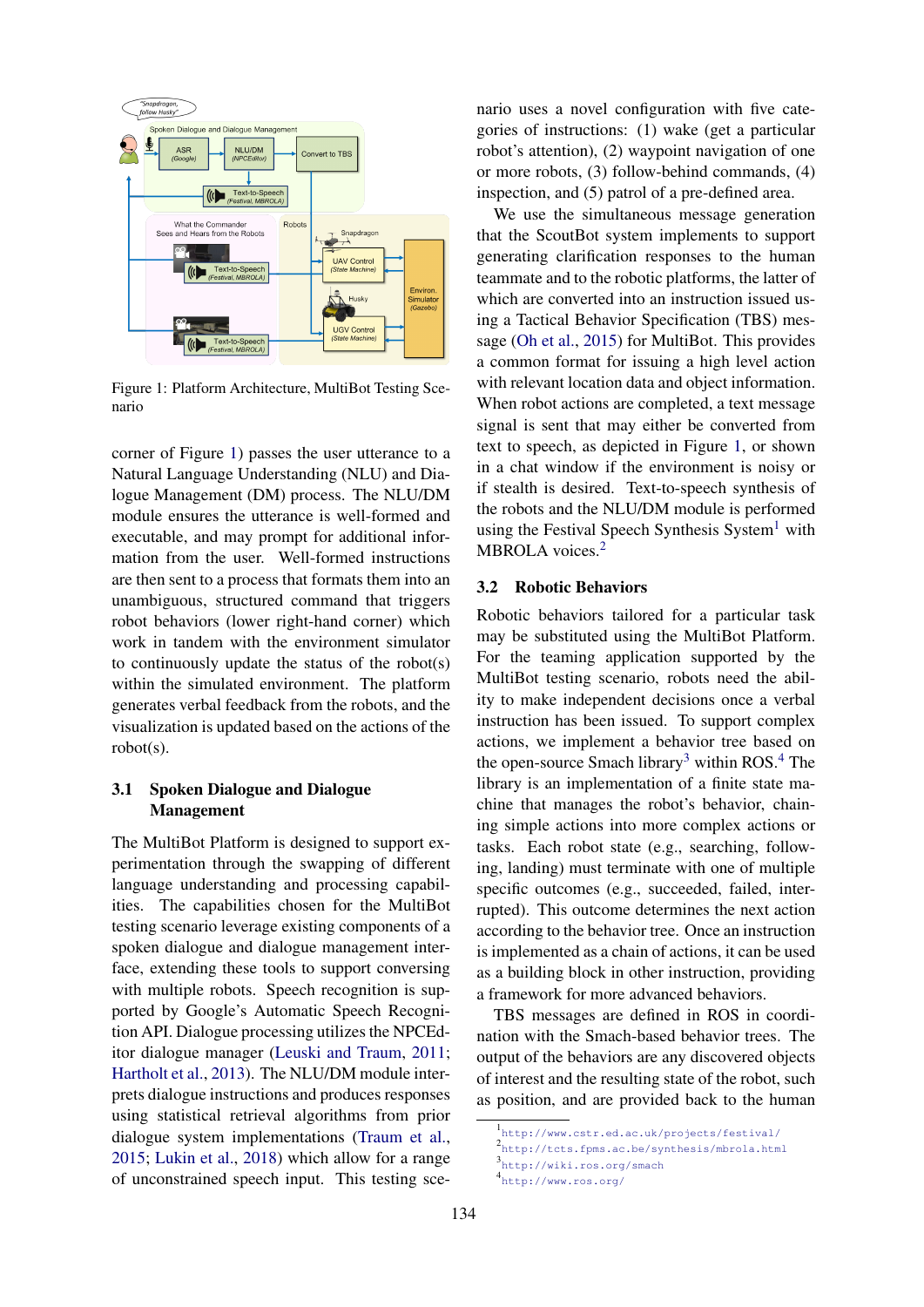<span id="page-3-0"></span>

Figure 2: Behavior tree for "scout" instruction

operator through the speech synthesis previously described. Included behaviors are "go-to", "follow", "scout", "search", and (for the aerial robot) "takeoff/land". The "scout" instruction is presented in Figure [2.](#page-3-0) As the robot moves, it uses an onboard camera and an object classifier [\(Bjelonic,](#page-4-5) [2016–2018\)](#page-4-5) to search for objects of interest. In the MultiBot testing scenario, if it recognizes an injured person it can consider multiple actions on how best to continue observation. If a suitable landing location is nearby, the robot will execute a "perch and stare" behavior, otherwise it will hover nearby and observe.

#### 4 Demo Summary

A demonstration of the developed behaviors for the MultiBot testing scenario was performed in a software in the loop simulation (SITL). This simulates the robotic sensors and actuators, allowing for verification of the developed language comprehension, perception algorithms, and behavior trees by maximizing the similarity of the code between the robot and the simulator. The demonstration showcases the natural language interface and robot capabilities in a search scenario in which the ground and aerial robotic teammates, named Husky and Snapdragon respectively, are given verbal instructions from a Commander to explore the environment and identify injured individuals. A video recording of the testing scenario can be found at [https://youtu.be/](https://youtu.be/5kVvj9xEK3E) [5kVvj9xEK3E](https://youtu.be/5kVvj9xEK3E).

In the live demonstration, visitors will engage with the two simulated robots in a game scenario to coordinate and navigate both robots to a designated zone along a route with injured individuals. Visitors will be given a 2D map of the environment as well as a set of navigation functions and

robot names. The robots will follow the visitor's instructions autonomously, allowing the visitor to analyze the entire map and plan the best route for the robots while simultaneously overcoming several challenges in the task and environment.

## 5 Ongoing Research

This research platform has been used to investigate multi-participant dialogue, with a particular focus on interaction between one human and multiple robots. The testing scenario presented in this demo utilizes an *explicit addressee* approach, where tasks require first getting an individual robot's attention before issuing a task. In our ongoing research, we explore an *implicit addressee* approach by leveraging the NPCEditor dialogue retrieval algorithm, which matches responses to instructions using a word co-occurrence metric. This required creating a synthetic dataset of possible instructions. By associating tasks to robots directly in the training data, the dialogue retrieval algorithm can automatically match tasks specific to one robot without requiring mention of that robot's name. For example, tasks related to flying, such as *"Scout route bravo"*, will be automatically bound to the aerial robot when the instruction is passed as a TBS. No commonsense reasoning is required for this capability. In this research, robot capabilities have been shown to disambiguate which robot performs which task implicitly, an improvement over the explicit addressee approach and allows further research on multi-participant dialogue.

Another application of this platform is to categorize user preferences in instructed robot navigation behavior to reduce user workload and improve task efficiency [\(Hayes et al.,](#page-4-6) [2018\)](#page-4-6). The aim is to reflect individual user preferences by automatically fine-tuning robot movements as the interaction history between the user and robot grows, thereby reducing the need for users to verbally provide instruction clarifications or corrections. The first stage of this research implements inverse reinforcement learning to train a general, automated navigation model from manual human demonstrations. The second stage will use speech as part of a reward signal to modify the general navigation model on a per-user basis using traditional reinforcement learning techniques.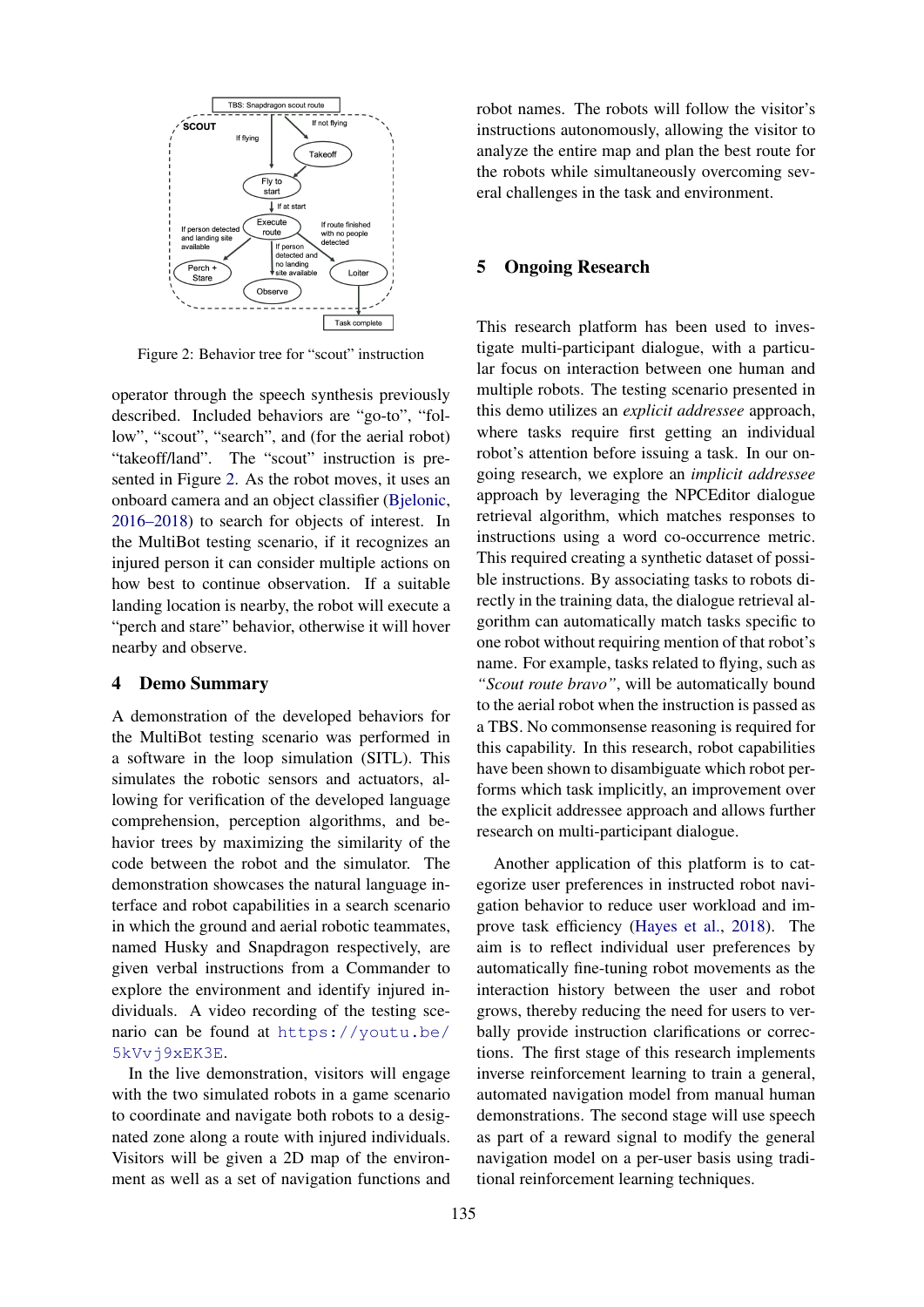### 6 Related Work

Several other architectures have explored dialogue with robots. TeamTalk [\(Marge and Rudnicky,](#page-4-7) [2019\)](#page-4-7) for example, controls multiple ground robots by way of a predefined grammar, while DIARC [\(Scheutz et al.,](#page-5-3) [2019\)](#page-5-3) also supports dialogue with multiple robots, and has been implemented on ground, aerial, and social robots. Open-source architectures such as OpenDial [\(Li](#page-4-8)[son and Kennington,](#page-4-8) [2016\)](#page-4-8), IrisTK [\(Skantze and](#page-5-4) [Al Moubayed,](#page-5-4) [2012\)](#page-5-4), and Microsoft's PSI [\(Bohus](#page-4-9) [et al.,](#page-4-9) [2017\)](#page-4-9) can be used to build many situated dialogue agents, including robots. Compared to similar architectures, MultiBot leverages wizardswappable components from ScoutBot and extends the mode of interaction to multi-participant dialogue. Training data for a MultiBot-based system can be collected from Wizard-of-Oz studies or synthetically derived and easily incorporated into MultiBot to accommodate a new domain, feature, or capability, as Table [1](#page-1-0) details.

#### 7 Summary and Future Work

This paper presents a platform to conduct spoken dialogue interaction with robots in a flexible, scenario-based architecture. The demonstrated testing scenario, MultiBot, is an implementation of autonomous dialogue management and navigation of two simulated robots in a large, outdoor simulated environment. This platform enables the crafting of various testing scenarios to perform language, robotics, and human-robot interaction research in a physical or simulated environment with multiple robots, while testing various language and robotic behavior capabilities. The platform provides the opportunity to study humanrobot communication and behaviors in competitive and cooperative teaming and train future human-robot teams for a variety of challenging environments. Additionally, the platform may be used to experiment with new tasks in simulation as new autonomous robot navigation capabilities emerge.

#### Acknowledgments

This work was supported by the U.S. Army Research Laboratory. The authors thank the anonymous reviewers for their feedback, as well as Judith Klavans, Chris Kroninger, and Garrett Warnell for their contributions to this project.

#### References

- <span id="page-4-5"></span>Marko Bjelonic. 2016–2018. YOLO ROS: Real-Time Object Detection for ROS. [https://github.](https://github.com/leggedrobotics/darknet_ros) [com/leggedrobotics/darknet\\_ros](https://github.com/leggedrobotics/darknet_ros).
- <span id="page-4-9"></span>Dan Bohus, Sean Andrist, and Mihai Jalobeanu. 2017. Rapid Development of Multimodal Interactive Systems: A Demonstration of Platform for Situated Intelligence. In *Proceedings of the 19th ACM International Conference on Multimodal Interaction*.
- <span id="page-4-1"></span>Claire Bonial, Matthew Marge, Ron Artstein, Ashley Foots, Felix Gervits, Cory J. Hayes, Cassidy Henry, Susan G. Hill, Anton Leuski, Stephanie M. Lukin, Pooja Moolchandani, Kimberly A. Pollard, David Traum, and Clare R. Voss. 2017. Laying Down the Yellow Brick Road: Development of a Wizard-of-Oz Interface for Collecting Human-Robot Dialogue. In *Proceedings of the AAAI Fall Symposium Series: Natural Communication for Human-Robot Collaboration*.
- <span id="page-4-4"></span>Arno Hartholt, David Traum, Stacy C Marsella, Ari Shapiro, Giota Stratou, Anton Leuski, Louis-Philippe Morency, and Jonathan Gratch. 2013. All Together Now: Introducing the Virtual Human Toolkit. In *Proceedings of the International Conference on Intelligent Virtual Agents*.
- <span id="page-4-6"></span>Cory J. Hayes, Matthew Marge, Ethan Stump, Claire Bonial, Clare Voss, and Susan G. Hill. 2018. Towards Learning User Preferences for Remote Robot Navigation. In *Proceedings of the RSS 2018 Workshop on Models and Representations for Human-Robot Communication*.
- <span id="page-4-3"></span>Anton Leuski and David Traum. 2011. NPCEditor: Creating Virtual Human Dialogue Using Information Retrieval Techniques. *AI Magazine*, 32(2).
- <span id="page-4-8"></span>Pierre Lison and Casey Kennington. 2016. OpenDial: A Toolkit for Developing Spoken Dialogue Systems with Probabilistic Rules. In *Proceedings of the Annual Meeting of the Association for Computational Linguistics - System Demonstrations*.
- <span id="page-4-2"></span>Stephanie M. Lukin, Felix Gervits, Cory J. Hayes, Anton Leuski, Pooja Moolchandani, John G. Rogers, Carlos Sanchez Amaro, Matthew Marge, Clare Voss, and David Traum. 2018. ScoutBot: A Dialogue System for Collaborative Navigation. In *Proceedings of the Annual Meeting of the Association for Computational Linguistics - System Demonstrations*.
- <span id="page-4-0"></span>Matthew Marge, Claire Bonial, Kimberly A. Pollard, Ron Artstein, Brendan Byrne, Susan G Hill, Clare Voss, and David Traum. 2016. Assessing Agreement in Human-Robot Dialogue Strategies: A Tale of Two Wizards. In *Proceedings of the International Conference on Intelligent Virtual Agents*.
- <span id="page-4-7"></span>Matthew Marge and Alexander I. Rudnicky. 2019. Miscommunication Detection and Recovery in Situated Human-Robot Dialogue. *ACM Transactions on Interactive Intelligent Systems*, 9(1).